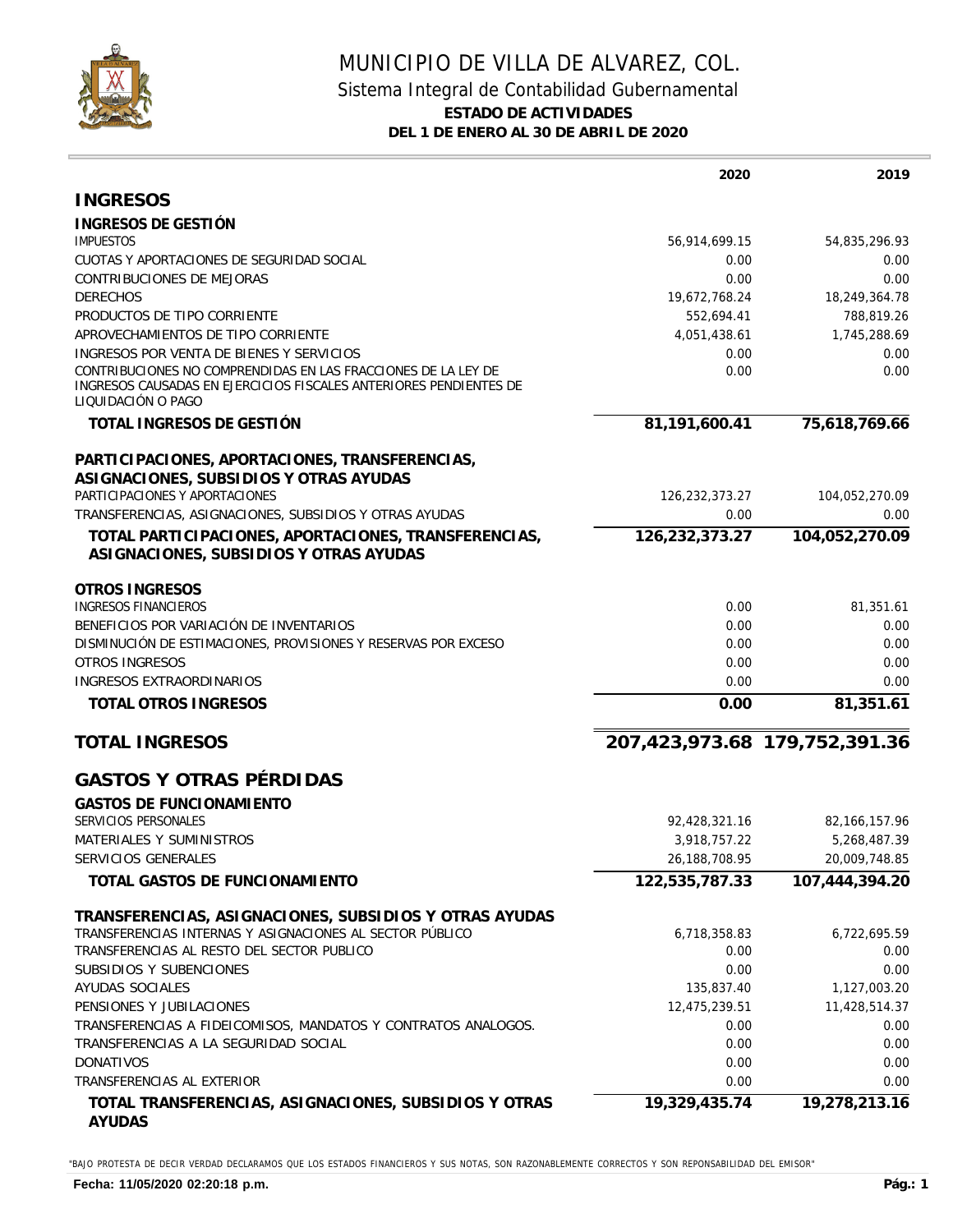

## MUNICIPIO DE VILLA DE ALVAREZ, COL. Sistema Integral de Contabilidad Gubernamental **ESTADO DE ACTIVIDADES DEL 1 DE ENERO AL 30 DE ABRIL DE 2020**

|                                                                                      | 2020                          | 2019          |
|--------------------------------------------------------------------------------------|-------------------------------|---------------|
| PARTICIPACIONES Y APORTACIONES                                                       |                               |               |
| <b>PARTICIPACIONES</b>                                                               | 0.00                          | 0.00          |
| APORTACIONES                                                                         | 0.00                          | 0.00          |
| <b>CONVENIOS</b>                                                                     | 0.00                          | 0.00          |
| TOTAL PARTICIPACIONES Y APORTACIONES                                                 | 0.00                          | 0.00          |
| INTERESES, COMISIONES Y OTROS GASTOS DE LA DEUDA<br>PÚBLICA                          |                               |               |
| INTERESES DE LA DEUDA PUBLICA                                                        | 1,923,082.37                  | 1,709,953.99  |
| COMISIONES DE LA DEUDA PUBLICA                                                       | 0.00                          | 0.00          |
| <b>GASTOS DE LA DEUDA PUBLICA</b>                                                    | 0.00                          | 0.00          |
| <b>COSTO POR CEBERTURAS</b>                                                          | 0.00                          | 0.00          |
| APOYOS FINANCIEROS                                                                   | 0.00                          | 0.00          |
| TOTAL INTERESES, COMISIONES Y OTROS GASTOS DE LA DEUDA<br>PÚBLICA                    | 1,923,082.37                  | 1,709,953.99  |
| OTROS GASTOS Y PÉRDIDAS EXTRAORDINARIAS                                              |                               |               |
| ESTIMACIONES, DEPRECIACIONES, DETERIOROS, OBSOLESCENCIA Y<br>AMORTIZACIONES          | 0.00                          | 0.00          |
| <b>PROVISIONES</b>                                                                   | 0.00                          | 0.00          |
| DISMINUCION DE INVENTARIOS                                                           | 0.00                          | 0.00          |
| AUMENTO POR INSUFICIENCIA DE ESTIMACIONES POR PÉRDIDA O DETERIORO U<br>OBSOLESCENCIA | 0.00                          | 0.00          |
| AUMENTO POR INSUFICIENCIA DE PROVISIONES                                             | 0.00                          | 0.00          |
| OTROS GASTOS                                                                         | 0.00                          | 0.00          |
| TOTAL OTROS GASTOS Y PÉRDIDAS EXTRAORDINARIAS                                        | 0.00                          | 0.00          |
| <b>INVERSION PUBLICA</b>                                                             |                               |               |
| INVERSION PUBLICA NO CAPITALIZABLE                                                   | 0.00                          | 0.00          |
| TOTAL INVERSION PUBLICA                                                              | 0.00                          | 0.00          |
| TOTAL GASTOS Y OTRAS PÉRDIDAS                                                        | 143,788,305.44 128,432,561.35 |               |
| RESULTADO DEL EJERCICIO (AHORRO/DESAHORRO)                                           | 63,635,668.24                 | 51,319,830.01 |